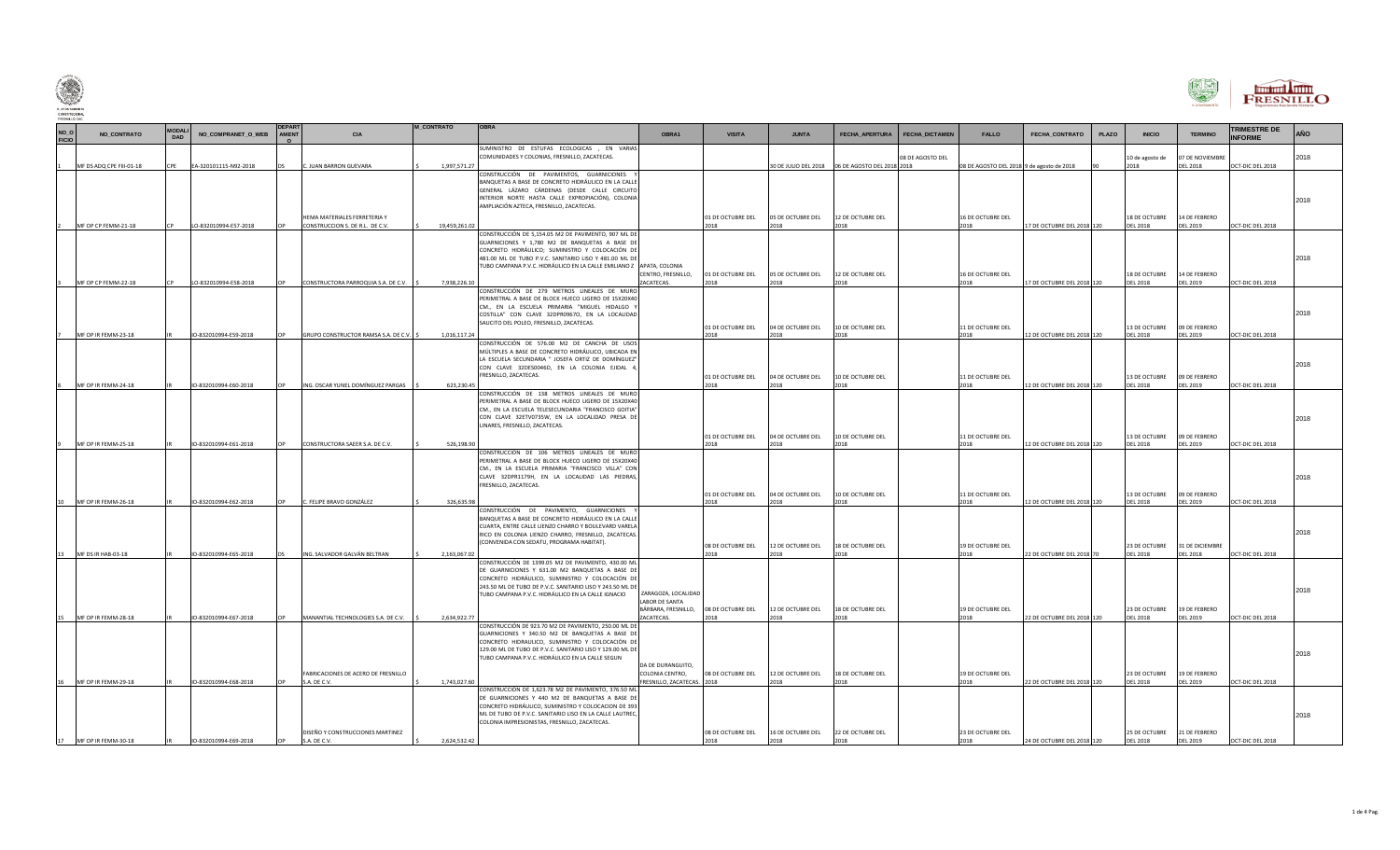

| $\begin{picture}(20,10) \put(0,0){\line(1,0){155}} \put(15,0){\line(1,0){155}} \put(15,0){\line(1,0){155}} \put(15,0){\line(1,0){155}} \put(15,0){\line(1,0){155}} \put(15,0){\line(1,0){155}} \put(15,0){\line(1,0){155}} \put(15,0){\line(1,0){155}} \put(15,0){\line(1,0){155}} \put(15,0){\line(1,0){155}} \put(15,0){\line(1,0){155}} \$ |                                                 |                      |                                                |       |                                                                         |                                         |                                                                                                                                                                                                                                                                                          |                                                        |                                     |                                                                                            |                                     |                                                                        |                                                 |       |                                                                                       |                                                 |                                      | FRESNILLO |
|-----------------------------------------------------------------------------------------------------------------------------------------------------------------------------------------------------------------------------------------------------------------------------------------------------------------------------------------------|-------------------------------------------------|----------------------|------------------------------------------------|-------|-------------------------------------------------------------------------|-----------------------------------------|------------------------------------------------------------------------------------------------------------------------------------------------------------------------------------------------------------------------------------------------------------------------------------------|--------------------------------------------------------|-------------------------------------|--------------------------------------------------------------------------------------------|-------------------------------------|------------------------------------------------------------------------|-------------------------------------------------|-------|---------------------------------------------------------------------------------------|-------------------------------------------------|--------------------------------------|-----------|
| NO_O<br>FICIO                                                                                                                                                                                                                                                                                                                                 | NO_CONTRATO                                     | <b>MODALI</b><br>DAD | NO_COMPRANET_O_WEB                             | AMENT | CIA                                                                     | <b>M CONTRATO</b>                       | <b>OBRA</b>                                                                                                                                                                                                                                                                              | OBRA1                                                  | <b>VISITA</b>                       | <b>JUNTA</b>                                                                               | FECHA_APERTURA<br>FECHA_DICTAMEN    | FALLO                                                                  | FECHA_CONTRATO                                  | PLAZO | <b>INICIO</b>                                                                         | <b>TERMINO</b>                                  | <b>TRIMESTRE DE</b><br><b>NFORME</b> | AÑO       |
|                                                                                                                                                                                                                                                                                                                                               | 19 MF DS IR HAB-04-18                           |                      | IO-832010994-E71-2018                          |       | C. JOSÉ MANUEL MONREAL ARELLANO                                         | 792,438.84                              | CONSTRUCCIÓN DE PAVIMENTO, GUARNICIONES<br>BANQUETAS A BASE DE CONCRETO HIDRÁULICO EN LA CALLI<br>VICENTE GUERRERO. ENTRE CALLE DE LOS FRESNOS Y CALLI<br>LAZARO CARDENAS EN COLONIA FELIPE ÁNGELES, FRESNILLO,<br>ZACATECAS.(CONVENIDA CON SEDATU, PROGRAMA HABITAT)                    |                                                        | 2018                                | 05 DE NOVIEMBRE DEL 08 DE NOVIEMBRE DEL 14 DE NOVIEMBRE DEL<br>2018                        | 2018                                | 15 DE NOVIEMBRE DEL 16 DE NOVIEMBRE DEL<br>2018                        | 2018                                            |       | 17 DE NOVIEMBRE 31 DE DICIEMBRE<br><b>DEL 2018</b>                                    | <b>DEL 2018</b>                                 | OCT-DIC DEL 2018                     | 2018      |
|                                                                                                                                                                                                                                                                                                                                               | 20 MF DS IR HAB-05-18                           |                      | IO-832010994-E72-2018                          | OP    | KIVA CONSTRUCCIONES S.A. DE C.V.                                        | 630,016.78                              | CONSTRUCCIÓN DE PAVIMENTO, GUARNICIONES<br>BANQUETAS A BASE DE CONCRETO HIDRÁULICO EN LA CALLE<br>HABITAT, ENTRE CALLE BIOSFERA Y CALLE HUESPED EN<br>COLONIA ECOLOGICA, FRESNILLO, ZACATECAS. (CONVENIDA<br>CON SEDATU, PROGRAMA HABITAT).                                              |                                                        | 2018                                | 05 DE NOVIEMBRE DEL 08 DE NOVIEMBRE DEL 14 DE NOVIEMBRE DEL<br>2018                        | 2018                                | 15 DE NOVIEMBRE DEL 16 DE NOVIEMBRE DEL<br>2018                        | 2018                                            |       | 17 DE NOVIEMBRE 31 DE DICIEMBRE<br><b>DEL 2018</b>                                    | <b>DEL 2018</b>                                 | OCT-DIC DEL 2018                     | 2018      |
|                                                                                                                                                                                                                                                                                                                                               |                                                 |                      |                                                |       |                                                                         |                                         | CONSTRUCCIÓN DE 718.95 M2 DE PAVIMENTO, 160.50 ML DE<br>GUARNICIONES Y 284 M2 DE BANQUETAS A BASE DE<br>CONCRETO HIDRÁULICO, SUMINISTRO Y COLOCACIÓN DE<br>120.00 ML DE TUBO DE P.V.C. SANITARIO LISO EN LA CALLE<br>PLAZA ALMA DE MÉXICO, COLONIA FRANCISCO GOITIA, FRESNI              |                                                        |                                     | 05 DE NOVIEMBRE DEL 08 DE NOVIEMBRE DEL 14 DE NOVIEMBRE DEL                                |                                     |                                                                        | 15 DE NOVIEMBRE DEL 16 DE NOVIEMBRE DEL         |       | 17 DE NOVIEMBRE 16 DE MARZO DEL                                                       |                                                 |                                      | 2018      |
|                                                                                                                                                                                                                                                                                                                                               | MF OP IR FEMM-32-18                             |                      | IO-832010994-E73-2018                          |       | CUISCO S.A. DE C.V.                                                     | 1,250,725.83                            | CONSTRUCCIÓN DE 1,096.53 M2 DE PAVIMENTO, 445.00 ML<br>DE GUARNICIONES Y 447.00 M2 DE BANQUETAS A BASE DE<br>CONCRETO HIDRÁULICO EN LA CALLE ÁLAMO, VADO A BASE<br>DE CONCRETO HIDRÁULICO DE 176.00 M2, 57.00 ML DE<br>GUARNICIONES Y 57.00 M2 DE BANQUETAS EN LA AVENIDA V              | LO, ZACATECAS.<br>LOCALIDAD LAGUNA<br>SECA, FRESNILLO, | 2018                                | 2018<br>12 DE NOVIEMBRE DEL 15 DE NOVIEMBRE DEL 22 DE NOVIEMBRE DEL                        | 2018                                | 2018                                                                   | 2018<br>23 DE NOVIEMBRE DEL 26 DE NOVIEMBRE DEL |       | <b>DEL 2018</b><br>27 DE NOVIEMBRE 26 DE MARZO DEL                                    | 2019                                            | OCT-DIC DEL 2018                     | 2018      |
|                                                                                                                                                                                                                                                                                                                                               | 22 MF OP IR FEMM-33-18<br>23 MF OP CP PSE-01-18 |                      | IO-832010994-E74-2018<br>LO-832010994-E75-2018 |       | C. ALFREDO AVILA RAMIREZ<br>GRUPO FLORCORT S.A. DE C.V.                 | 1,587,110.11<br>7.898.592.80            | CONSTRUCCION DE PAVIMENTO A BASE DE CONCRETO<br>HIDRAULICO MR40 EN LAS CALLES: DOROTEO ARANGO ENTRE<br>AV PLATEROS Y JUAN ALDAMA; JUAN ALDAMA ENTRI<br>DOROTEO ARANGO Y GUADALUPE VICTORIA; GUADALUPE<br>VICTORIA ENTRE JUAN ALDAMA Y FELIPE MONREAL,<br>PLATEROS, FRESNILLO, ZACATECAS. | ZACATECAS.                                             | 2018<br>2018                        | 2018<br>20 DE NOVIEMBRE DEL 20 DE NOVIEMBRE DEL 26 DE NOVIEMBRE DEL<br>2018                | 2018<br>2018                        | 2018<br>30 DE NOVIEMBRE DEL 03 DE DICIEMBRE DEL<br>2018                | 2018<br>2018                                    | 120   | <b>DEL 2018</b><br><b>DEL 2018</b>                                                    | 2019<br>04 DE DICIEMBRE 03 DE MARZO DEL<br>2019 | OCT-DIC DEL 2018<br>OCT-DIC DEL 2018 | 2018      |
|                                                                                                                                                                                                                                                                                                                                               |                                                 |                      |                                                |       |                                                                         |                                         | REENCARPETAMIENTO DEL CAMINO A RAMÓN LÓPEZ<br>VELARDE (LA CHICHARRONA) A BASE DE CONCRETO<br>ASFÁLTICO DE 5 CMS DE ESPESOR CON UNA LONGITUD<br>EFECTIVA DE 3.20 KM., RAMON LOPEZ VELARDE (LA<br>CHICHARRONA) FRESNILLO, ZACATECAS.                                                       |                                                        |                                     | 20 DE NOVIEMBRE DEL 20 DE NOVIEMBRE DEL 26 DE NOVIEMBRE DEL                                |                                     | 30 DE NOVIEMBRE DEL 03 DE DICIEMBRE DEL                                |                                                 |       |                                                                                       | 04 DE DICIEMBRE 03 DE MARZO DEL                 |                                      | 2018      |
|                                                                                                                                                                                                                                                                                                                                               | 24 MF OP CP PSE-02-18<br>25 MF OP CP PSE-03-18  |                      | LO-832010994-E76-2018<br>LO-832010994-E77-2018 |       | CONSTRUCTORA RIJORA S.A. DE C.V.<br>CONSTRUCCIONES EKBEJO S.A. DE C.V.  | 7.821.983.90<br>9.999.044.08            | CONSTRUCCION DE TRAMO CARRETERO MATIAS RAMOS<br>BUENAVISTA DE TRUJILLO A BASE DE CARPETA ASFÁLTICA 3.6<br>KM, FRESNILLO, ZACATECAS.                                                                                                                                                      |                                                        | 2018<br>2018                        | 2018<br>20 DE NOVIEMBRE DEL 20 DE NOVIEMBRE DEL 27 DE NOVIEMBRE DEL<br>2018                | 2018<br>2018                        | 2018<br>30 DE NOVIEMBRE DEL 03 DE DICIEMBRE DEL<br>2018                | 2018<br>2018                                    |       | <b>DEL 2018</b><br>04 DE DICIEMBRE 03 DE MARZO DEL<br><b>DEL 2018</b>                 | 2019<br>2019                                    | OCT-DIC DEL 2018<br>OCT-DIC DEL 2018 | 2018      |
|                                                                                                                                                                                                                                                                                                                                               | MF OP CP PSE-04-18                              |                      | LO-832010994-E78-2018                          |       | TRITURADOS SANTO NIÑO S. A. DE C. V.                                    | 9,994,239.87                            | CONSTRUCCIÓN DE TRAMO CARRETERO RAFAEL YAÑEZ SOSA<br>(EL MEZQUITE)- PRESA DEL MEZQUITE A BASE DE CARPETA<br>ASFÁLTICA 3.6 KM, FRESNILLO, ZACATECAS.                                                                                                                                      |                                                        | 2018                                | 20 DE NOVIEMBRE DEL 20 DE NOVIEMBRE DEL 26 DE NOVIEMBRE DEL<br>2018                        | 2018                                | 30 DE NOVIEMBRE DEL 03 DE DICIEMBRE DEL<br>2018                        | 2018                                            |       | 04 DE DICIEMBRE 03 DE MARZO DEL<br><b>DEL 2018</b>                                    | 2019                                            | OCT-DIC DEL 2018                     | 2018      |
|                                                                                                                                                                                                                                                                                                                                               |                                                 |                      |                                                |       | CONSTRUCTORA TIERRA Y ESPACIO S,A, DE                                   |                                         | REENCARPETAMIENTO DEL CAMINO ENTRONQUE CARRETERA<br>ZACATECAS-DURANGO- SAN JOSÉ DE LOURDES A BASE DE<br>CONCRETO ASFÁLTICO DE 5 CMS DE ESPESOR CON UNA<br>LONGITUD EFECTIVA DE 3.4 KM., SAN JOSE DE LOURDES,<br>FRESNILLO, ZACATECAS.                                                    |                                                        |                                     | 20 DE NOVIEMBRE DEL 20 DE NOVIEMBRE DEL 27 DE NOVIEMBRE DEL                                |                                     | 30 DE NOVIEMBRE DEL 03 DE DICIEMBRE DEL                                |                                                 |       | 04 DE DICIEMBRE 03 DE MARZO DEL                                                       |                                                 |                                      | 2018      |
|                                                                                                                                                                                                                                                                                                                                               | 28 MF OP CP PSE-06-18                           |                      | LO-832010994-E80-2018                          |       |                                                                         | 8,128,069.93                            | CONSTRUCCION DE TRAMO CARRETERO SANTA ROSA-NORIA<br>DE SANTA ROSA A BASE DE CARPETA ASFÁLTICA 3.6 KM,<br>FRESNILLO, ZACATECAS.                                                                                                                                                           |                                                        | 2018                                | 2018                                                                                       | 2018                                | 2018                                                                   | 2018                                            |       | <b>DEL 2018</b>                                                                       | 2019                                            | OCT-DIC DEL 2018                     | 2018      |
|                                                                                                                                                                                                                                                                                                                                               | MF OP CP PSE-07-18                              |                      | LO-832010994-E81-2018                          |       | CONSTRUCTORA PARROQUIA S.A. DE C.V.<br>DISEÑO Y CONSTRUCCIONES MARTINEZ | 9,001,157.52                            | CONSTRUCCIÓN DE PAVIMENTO EN CALLE ZACATECAS,<br>COMUNIDAD EL AHIJADERO, FRESNILLO, ZACATECAS.                                                                                                                                                                                           |                                                        | 2018<br>03 DE DICIEMBRE DEL         | 20 DE NOVIEMBRE DEL 20 DE NOVIEMBRE DEL 27 DE NOVIEMBRE DEL<br>2018<br>04 DE DICIEMBRE DEL | 10 DE DICIEMBRE DEL                 | 30 DE NOVIEMBRE DEL 03 DE DICIEMBRE DEL<br>2018<br>13 DE DICIEMBRE DEL | 14 DE DICIEMBRE DEL                             |       | 04 DE DICIEMBRE 03 DE MARZO DEL<br><b>DEL 2018</b><br>15 DE DICIEMBRE 14 DE MARZO DEL | 2019                                            | OCT-DIC DEL 2018                     | 2018      |
|                                                                                                                                                                                                                                                                                                                                               | 31 MF OP IR PSE-01-18<br>32 MF OP IR PSE-02-18  |                      | IO-832010994-E82-2018<br>IO-832010994-E83-2018 |       | S.A. DE C.V.<br>C. JOSÉ MANUEL MONREAL ARELLANO                         | 3,194,648.61<br>2,354,874.35 ZACATECAS. | REENCARPETAMIENTO A BASE DE CONCRETO ASFÁLTICO DE 5<br>CM DE ESPESOR EN LA CALLE VICENTE GUERRERO DE LA<br>COMUNIDAD MIGUEL HIDALGO (HIDALGO), FRESNILLO,                                                                                                                                |                                                        | 2018<br>03 DE DICIEMBRE DEL<br>2018 | 2018<br>04 DE DICIEMBRE DEL<br>2018                                                        | 2018<br>10 DE DICIEMBRE DEL<br>2018 | 2018<br>13 DE DICIEMBRE DEL<br>2018                                    | 2018<br>14 DE DICIEMBRE DEL<br>2018             |       | <b>DEL 2018</b><br>15 DE DICIEMBRE 14 DE MARZO DEL<br><b>DEL 2018</b>                 | 2019<br>2019                                    | OCT-DIC DEL 2018<br>OCT-DIC DEL 2018 | 2018      |
|                                                                                                                                                                                                                                                                                                                                               | 33 MF OP IR PSE-03-18                           |                      | IO-832010994-E84-2018                          | OP    | C. JUAN CARLOS CERVANTES BRICEÑO                                        | 1,173,659.58                            | CONSTRUCCIÓN DE DOMO EN ESCUELA PRIMARIA"BENITO<br>JUAREZ", COMUNIDAD REFUGIO DE ABREGO, FRESNILLO,<br>ZACATECAS.                                                                                                                                                                        |                                                        | 2018                                | 03 DE DICIEMBRE DEL 04 DE DICIEMBRE DEL 10 DE DICIEMBRE DEL<br>2018                        | 2018                                | 13 DE DICIEMBRE DEL<br>2018                                            | 14 DE DICIEMBRE DEL<br>2018                     |       | <b>DEL 2018</b>                                                                       | 15 DE DICIEMBRE 14 DE MARZO DEL<br>2019         | OCT-DIC DEL 2018                     | 2018      |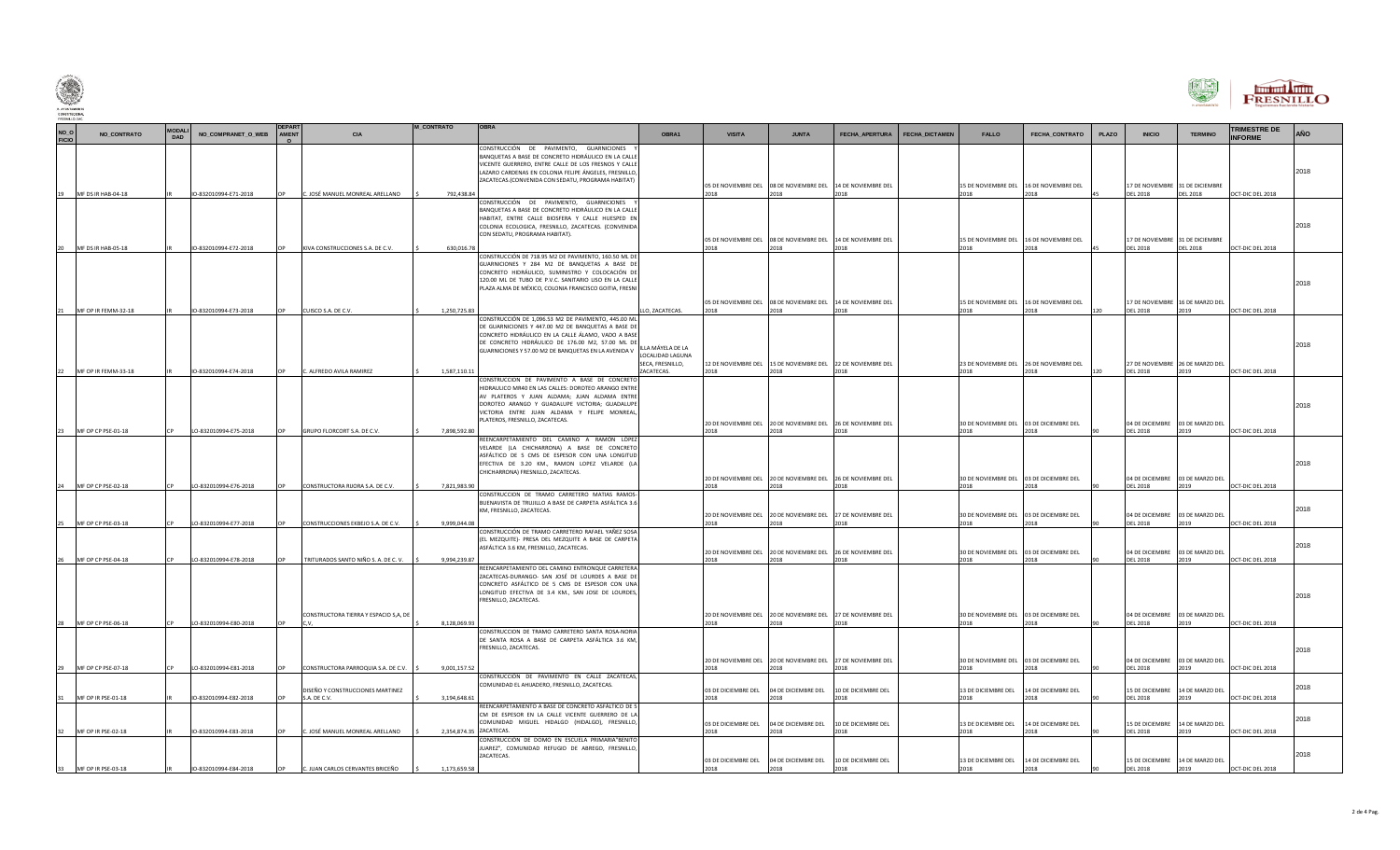

| NO_O<br>FICIO | NO_CONTRATO                                 | <b>MODALI</b><br><b>DAD</b> | NO_COMPRANET_O_WEB                             | AMENT    | <b>CIA</b>                                                                    | <b>M_CONTRATO</b>            | <b>OBRA</b>                                                                                                                                                                                                                                                                                           | OBRA1                                                                                                                                                                                          | <b>VISITA</b>                       | <b>JUNTA</b>                        | FECHA_APERTURA                                                                            | FECHA_DICTAMEN | <b>FALLO</b>                                    | FECHA_CONTRATO                      | PLAZO | <b>INICIO</b>                                      | <b>TERMINO</b>                                  | <b>TRIMESTRE DE</b><br><b>INFORME</b> | AÑO  |
|---------------|---------------------------------------------|-----------------------------|------------------------------------------------|----------|-------------------------------------------------------------------------------|------------------------------|-------------------------------------------------------------------------------------------------------------------------------------------------------------------------------------------------------------------------------------------------------------------------------------------------------|------------------------------------------------------------------------------------------------------------------------------------------------------------------------------------------------|-------------------------------------|-------------------------------------|-------------------------------------------------------------------------------------------|----------------|-------------------------------------------------|-------------------------------------|-------|----------------------------------------------------|-------------------------------------------------|---------------------------------------|------|
|               | MF OP IR PSE-04-18                          |                             | IO-832010994-E85-2018                          |          | FRAMA INGENIERIA S.A. DE C.V.                                                 | 862,191.82                   | REENCARPETAMIENTO A BASE DE CONCRETO ASFÁLTICO DE<br>5CM DE ESPESOR EN LA CALLE VICENTE GUERRERO DE LA<br>COMUNIDAD ESTACION SAN JOSÉ FRESNILLO, ZACATECAS.                                                                                                                                           |                                                                                                                                                                                                | 03 DE DICIEMBRE DEL<br>2018         | 018                                 | 04 DE DICIEMBRE DEL 10 DE DICIEMBRE DEL                                                   |                | 13 DE DICIEMBRE DEL 14 DE DICIEMBRE DEL<br>2018 | 2018                                |       | <b>DEL 2018</b>                                    | 15 DE DICIEMBRE 14 DE MARZO DEL<br>2019         | OCT-DIC DEL 2018                      | 2018 |
|               | MF OP IR PSE-05-18                          |                             | IO-832010994-E86-2018                          |          | COMPLEMENTOS PARA CONSTRUCCION<br>S.A. DE C.V.                                | 1,573,416.17                 | CONSTRUCCIÓN DE DOMO EN ESCUELA PRIMARIA RICARDO<br>FLORES MAGON 32DPR0290W, COL. GUANAJUATO,<br>FRESNILLO, ZACATECAS.                                                                                                                                                                                |                                                                                                                                                                                                | 03 DE DICIEMBRE DEL<br>2018         | 2018                                | 04 DE DICIEMBRE DEL 10 DE DICIEMBRE DEL<br>2018                                           |                | 13 DE DICIEMBRE DEL 14 DE DICIEMBRE DEL<br>2018 | 2018                                |       | <b>DEL 2018</b>                                    | 15 DE DICIEMBRE 14 DE MARZO DEL<br>2019         | OCT-DIC DEL 2018                      | 2018 |
|               |                                             |                             |                                                |          | CONSTRUCTURA TIERRA Y ESPACIO S.A. DE                                         |                              | SOBRECARPETA DE 5 CMS DE CARPETA Y TRABAJOS PREVIOS<br>DEL BOULEVARD LOS SAUCES, COLONIA ARBOLEDAS<br>LONGITUD 887.32 MTS, FRESNILLO, ZACATECAS.                                                                                                                                                      |                                                                                                                                                                                                | 03 DE DICIEMBRE DEL                 |                                     | 04 DE DICIEMBRE DEL 10 DE DICIEMBRE DEL                                                   |                | 13 DE DICIEMBRE DEL 14 DE DICIEMBRE DEL         |                                     |       |                                                    | 15 DE DICIEMBRE 14 DE MARZO DEL                 |                                       | 2018 |
|               | MF OP IR PSE-06-18<br>37 MF OP IR PSE-07-18 |                             | IO-832010994-E87-2018<br>IO-832010994-E88-2018 |          | CV<br>KIVA CONSTRUCCIONES S.A. DE C.V.                                        | 2,898,874.66<br>4,619,895.72 | CONSTRUCCIÓN DE PLAZA EN COMUNIDAD DE SAN PABLO DE<br>RANCHO GRANDE, FRESNILLO, ZACATECAS.                                                                                                                                                                                                            |                                                                                                                                                                                                | 2018<br>03 DE DICIEMBRE DEL<br>2018 | 2018<br>04 DE DICIEMBRE DEL<br>2018 | 2018<br>10 DE DICIEMBRE DEL<br>2018                                                       |                | 2018<br>13 DE DICIEMBRE DEL<br>2018             | 2018<br>14 DE DICIEMBRE DEL<br>2018 |       | <b>DEL 2018</b><br><b>DEL 2018</b>                 | 2019<br>15 DE DICIEMBRE 14 DE MARZO DEL<br>2019 | OCT-DIC DEL 2018<br>OCT-DIC DEL 2018  | 2018 |
|               | 38 MF OP IR PSE-08-18                       |                             | IO-832010994-E89-2018                          |          | GRUPO FLORCORT S.A. DE C.V.                                                   | 683,882.71                   | REENCARPETAMIENTO A BASE DE CONCRETO ASFÁLTICO DE 5<br>CMS, DE ESPESOR EN LA CALLE LUIS MOYA NORTE, COLONIA<br>CENTRO, FRESNILLO, ZACATECAS.                                                                                                                                                          |                                                                                                                                                                                                | 03 DE DICIEMBRE DEL<br>2018         | 05 DE DICIEMBRE DEL<br>2018         | 11 DE DICIEMBRE DEL<br>2018                                                               |                | 14 DE DICIEMBRE DEL<br>2018                     | 17 DE DICIEMBRE DEL<br>2018         |       | <b>DEL 2018</b>                                    | 18 DE DICIEMBRE 17 DE MARZO DEL<br>2019         | OCT-DIC DEL 2018                      | 2018 |
| 39            | MF OP IR PSE-09-18                          |                             | IO-832010994-E90-2018                          |          | COMPLEMENTOS PARA CONSTRUCCION<br>S.A. DE C.V.                                | 1,173,865.28                 | CONSTRUCCIÓN DE DOMO EN ESCUELA PRIMARIA VICENTE<br>GUERRERO 32DPR1112Z, COM. LOS ANGELES, FRESNILLO,<br>ZACATECAS.                                                                                                                                                                                   |                                                                                                                                                                                                | 03 DE DICIEMBRE DEL<br>2018         | 05 DE DICIEMBRE DEL<br>2018         | 11 DE DICIEMBRE DEL<br>2018                                                               |                | 14 DE DICIEMBRE DEL<br>2018                     | 17 DE DICIEMBRE DEL<br>2018         |       | <b>DEL 2018</b>                                    | 18 DE DICIEMBRE 17 DE MARZO DEL<br>2019         | OCT-DIC DEL 2018                      | 2018 |
|               | 40 MF OP IR PSE-10-18                       |                             | IO-832010994-E91-2018                          |          | MATERIALES Y CONSTRUCCIONES CAMINO<br>REAL S.A. DE C.V.                       |                              | REENCARPETAMIENTO A BASE DE CONCRETO ASFÁLTICO DE 5<br>CM. DE ESPESOR EN LA CALLE PRINCIPAL DE LA COMUNIDAD<br>MELCHOR OCAMPO (SAN JERONIMO), FRESNILLO,<br>1,089,987.68 ZACATECAS.                                                                                                                   |                                                                                                                                                                                                | 03 DE DICIEMBRE DEL<br>2018         | 2018                                | 05 DE DICIEMBRE DEL 11 DE DICIEMBRE DEL<br>2018                                           |                | 14 DE DICIEMBRE DEL 17 DE DICIEMBRE DEL<br>2018 | 2018                                |       | <b>DEL 2018</b>                                    | 18 DE DICIEMBRE 17 DE MARZO DEL<br>2019         | OCT-DIC DEL 2018                      | 2018 |
| 41            | MF OP IR PSE-11-18                          |                             | IO-832010994-E92-2018                          |          | COMAZA S.A. DE C.V.                                                           | 1,558,110.19                 | REENCARPETAMIENTO A BASE DE CONCRETO ASFÁLTICO DE 5<br>CM. DE ESPESOR EN LA CALLE MANUEL M. PONCE, COLONIA<br>VENUSTIANO CARRANZA, FRESNILLO, ZACATECAS.                                                                                                                                              |                                                                                                                                                                                                | 03 DE DICIEMBRE DEL<br>2018         | 2018                                | 05 DE DICIEMBRE DEL 11 DE DICIEMBRE DEL<br>2018                                           |                | 14 DE DICIEMBRE DEL 17 DE DICIEMBRE DEL<br>2018 | 2018                                |       | <b>DEL 2018</b>                                    | 18 DE DICIEMBRE 17 DE MARZO DEL<br>2019         | OCT-DIC DEL 2018                      | 2018 |
|               |                                             |                             |                                                |          |                                                                               |                              | CONSTRUCCIÓN DE CANCHA DE USOS MÚLTIPLES EN ESCUELA<br>PRIMARIA 20 NOVIEMBRE CLAVE 32DPR15091 CALLE LÓPEZ<br>MATEOS S/N, COMUNIDAD SAN JOSÉ DEL RIO, FRESNILLO,<br>ZACATECAS.                                                                                                                         |                                                                                                                                                                                                | 03 DE DICIEMBRE DEL                 |                                     | 05 DE DICIEMBRE DEL 11 DE DICIEMBRE DEL                                                   |                | 14 DE DICIEMBRE DEL 17 DE DICIEMBRE DEL         |                                     |       |                                                    | 18 DE DICIEMBRE 17 DE MARZO DEL                 |                                       | 2018 |
|               | 42 MF OP IR PSE-12-18                       |                             | IO-832010994-E93-2018                          | $\cap P$ | ARQ. ALBERTO AVILA SEGOBIA                                                    | 629,688.79                   | CONSTRUCCIÓN DE CANCHA DE FUTBOL. 7. GRADAS<br>ILUMINACIÓN EN LA COM. SALITRILLO, FRESNILLO,<br>ZACATECAS.                                                                                                                                                                                            |                                                                                                                                                                                                | 2018<br>03 DE DICIEMBRE DEL         | 2018                                | 2018<br>05 DE DICIEMBRE DEL 11 DE DICIEMBRE DEL                                           |                | 2018<br>14 DE DICIEMBRE DEL 17 DE DICIEMBRE DEL | 2018                                |       | <b>DEL 2018</b>                                    | 2019<br>18 DE DICIEMBRE 17 DE MARZO DEL         | OCT-DIC DEL 2018                      | 2018 |
|               | 43 MF OP IR PSE-13-18                       |                             | IO-832010994-E94-2018                          |          | ING. SERGIO BERNAL GONZALEZ                                                   | 2,035,214.63                 | CONSTRUCCION DE PAVIMENTO A BASE DE CONCRETO<br>HIDRAULICO DE 796.80M2, 202 M.L. GUARNICIONES Y 220.80<br>M2 BANQUETAS (INCLUYE OBRAS HIDRAULICAS, SANITARIOS Y<br>SEÑALAMIENTOS) EN CALLE CIRUELOS, COLONIA EL VERGEL<br>EN EL MUNICIPIO DE FRESNILLO, ZACATECAS.                                    |                                                                                                                                                                                                | 2018                                | 018                                 | 2018                                                                                      |                | 2018                                            | 2018                                |       | <b>DEL 2018</b>                                    | 2019                                            | OCT-DIC DEL 2018                      | 2018 |
|               | MF OP IR FEMM-34-18                         |                             | IO-832010994-E96-2018                          |          | C. JOSE ALFREDO LOPEZ RUIZ                                                    | 1,089,116.75                 |                                                                                                                                                                                                                                                                                                       |                                                                                                                                                                                                | 10 DE DICIEMBRE DEL<br>2018         | 018                                 | 11 DE DICIEMBRE DEL 19 DE DICIEMBRE DEL<br>2018                                           |                | 20 DE DICIEMBRE DEL 21 DE DICIEMBRE DEL<br>2018 | 2018                                |       | <b>DEL 2018</b>                                    | 22 DE DICIEMBRE 20 DE ABRIL DEL<br>2019         | OCT-DIC DEL 2018                      |      |
|               | MF OP IR PSE-14-18                          |                             | IO-832010994-E97-2018                          |          | C. SALVADOR GALVAN BELTRAN                                                    | 8,344,278.70                 | CONSTRUCCION DE TRAMO CARRETERO SAM MIGUEL DEL<br>VERGEL-MENDOZA A BASE DE CARPETA ASFÁLTICA 3 KM,<br>FRESNILLO, ZACATECAS.                                                                                                                                                                           |                                                                                                                                                                                                | 10 DE DICIEMBRE DEL<br>2018         | 11 DE DICIEMBRE DEL<br>2018         | 19 DE DICIEMBRE DEL<br>2018                                                               |                | 20 DE DICIEMBRE DEL<br>2018                     | 21 DE DICIEMBRE DEL<br>2018         |       | <b>DEL 2018</b>                                    | 22 DE DICIEMBRE 21 DE MARZO DEL<br>2019         | OCT-DIC DEL 2018                      | 2018 |
|               | 47 MF OP CP FEMM-23-18                      | <b>CP</b>                   | LO-832010994-E98-2018                          | OP       | PROIRH PROYECTOS DE INGENIERIA PARA<br>REDES HIDRAULICAS S. DE R. L. DE C. V. | 8.201.860.93                 | CONSTRUCCIÓN DE 6 SECTORIZACIONES MEDIANTE PUNTOS<br>DE ALIMENTACIÓN, (SECTOR 1 .- DEL VALLE, SECTOR 2 .-<br>PARQUE INDUSTRIAL, SECTOR 3 .- SOLIDARIDAD, SECTOR 4 .-<br>ESTACIÓN SAN JOSÉ, SECTOR 5.- LAGUNA SECA, SECTOR 6.- DEL VALLE Y COLONIA<br>SAN FELIPE.) Y DOS PUNTOS DE PRESIÓN EN SECTOR 1 | LOMAS DEL MINERAL,<br>PARA FI<br>MEJORAMIENTO DE LA<br>EFICIENCIA FÍSICA DE LA<br>RED DE AGUA POTABLE<br>MEDIANTE AUMENTO<br>DE CAPACIDAD DE<br>BOMBEO, EN EL<br>MUNICIPIO DE<br>PRIMERA ETAPA | 2018                                | 2018                                | FRESNILLO, ZACATECAS. 14 DE DICIEMBRE DEL 14 DE DICIEMBRE DEL 21 DE DICIEMBRE DEL<br>2018 |                | 27 DE DICIEMBRE DEL 28 DE DICIEMBRE DEL<br>2018 | 2018                                | 120   | 29 DE DICIEMBRE 27 DE ABRIL DEL<br><b>DEL 2018</b> | 2019                                            | OCT-DIC DEL 2018                      | 2018 |